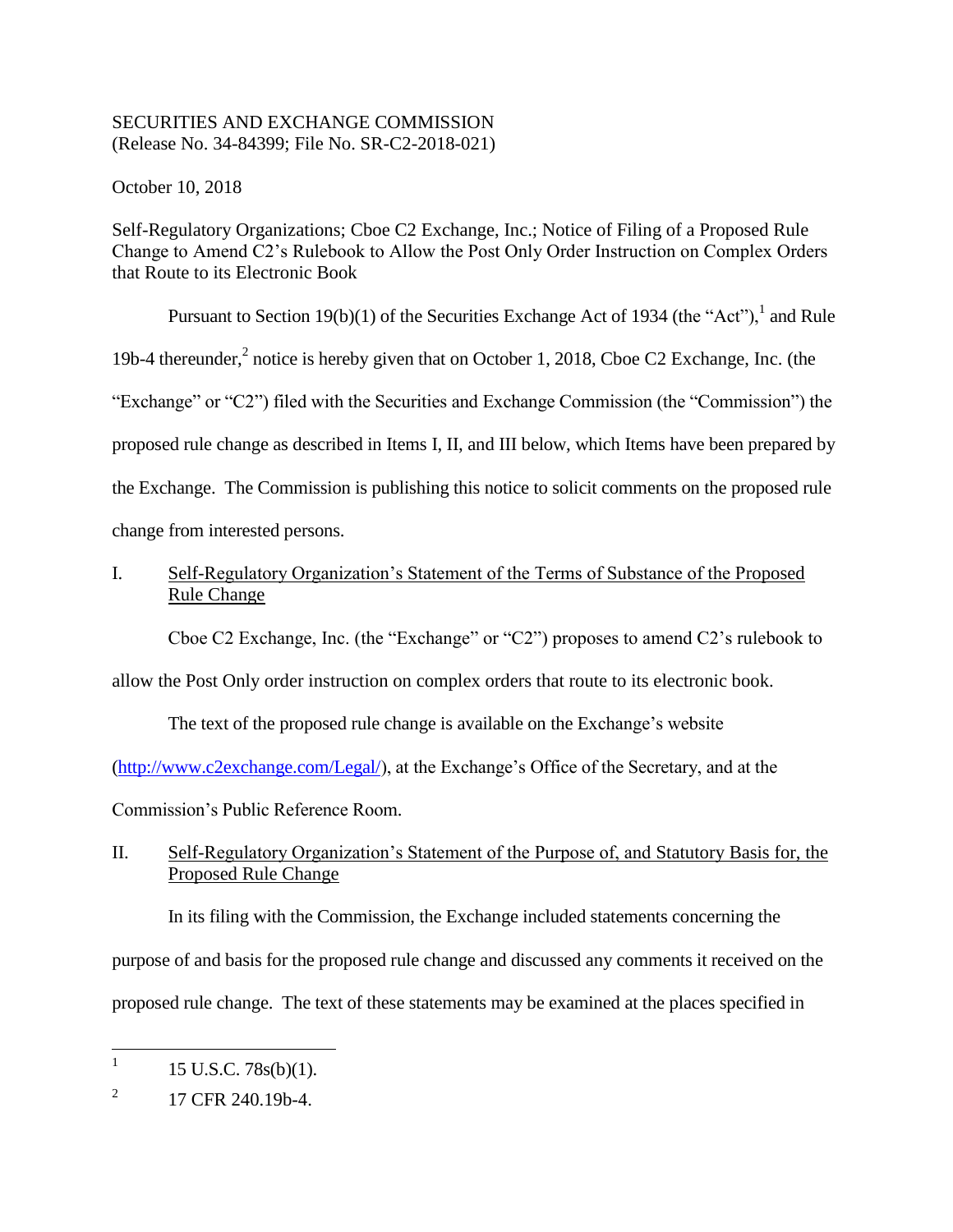Item IV below. The Exchange has prepared summaries, set forth in sections A, B, and C below, of the most significant aspects of such statements.

## A. Self-Regulatory Organization's Statement of the Purpose of, and Statutory Basis for, the Proposed Rule Change

1. Purpose

C2 recently adopted the Post Only order instruction on simple orders that route to its electronic book ("Simple Book"), $3$  and C2 now proposes to adopt the Post Only order instruction on complex orders that route to its electronic book ("COB").

#### Background

Pursuant to C2 Rule 1.1, "[a] "Post Only" order is an order the System ranks and executes pursuant to Rule 6.12, subjects to the Price Adjust process pursuant to Rule 6.12, or cancels or rejects (including if it is not subject to the Price Adjust process and locks or crosses a Protected Quotation of another exchange), as applicable (in accordance with User instructions), except the order may not remove liquidity from the [Simple] Book or route away to another Exchange." In other words, if a Post Only order is entered into C2's automated trading system ("System"), it will not execute against an order resting in the Simple Book or route to another exchange. The purpose of the Post Only order is to add liquidity to the Simple Book.

Because C2 has a maker-taker fee structure, pursuant to which an execution taking liquidity from the Simple Book is subject to a taker fee, the Post Only order instruction provides Trading Permit Holders ("TPHs" or "Users") with the flexibility to avoid incurring a taker fee if the TPH's intent is to submit an order to add liquidity to the Simple Book. Additionally, under C2's maker-taker fee structure, if a TPH submits an order that adds liquidity to the Simple Book

 $\frac{1}{3}$ See Securities Exchange Act Release No. 83214 (May 11, 2018), 83 FR 22796 (May 16, 2018) (SR-C2-2018-005).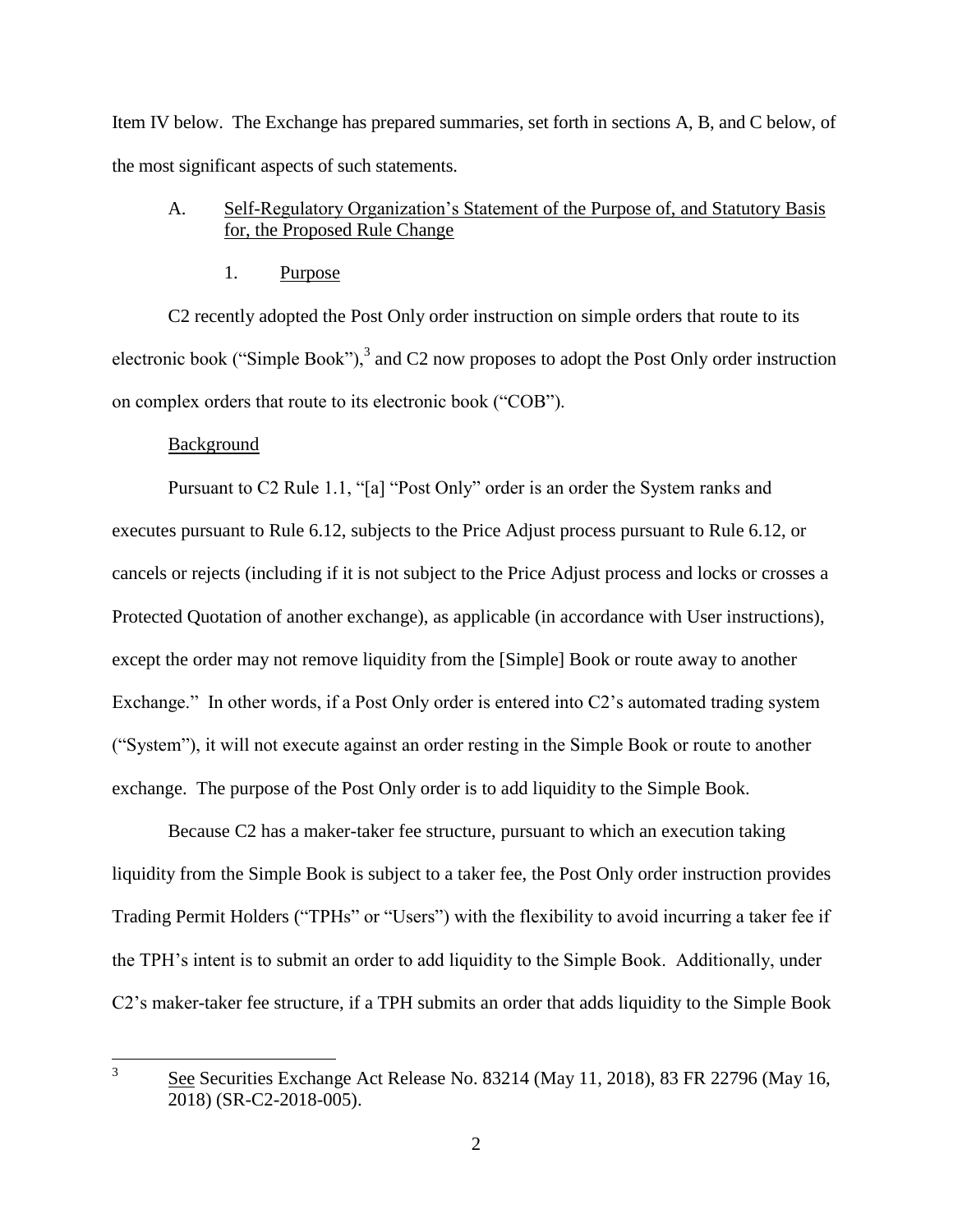(for both penny and non-penny classes of options), it receives a rebate in connection with the execution of that order. For example, a Public Customer order that adds liquidity to the Simple Book in a non-penny class receives a rebate of \$0.80, whereas a Public Customer order that removes liquidity from the Simple Book in a non-penny class incurs a fee of \$0.85. Similar rebates and fees are also applied to Professional Customers, Firms, and Broker/Dealers orders, among others.

#### Complex Orders

C2 does not currently offer Post Only complex orders. Like in the Simple Book, execution of a complex order taking liquidity from the COB is subject to a taker fee and execution of an order adding liquidity is subject to a maker rebate. For example, a Public Customer order that adds liquidity to the COB in a non-penny class receives a rebate of \$0.75, whereas a Public Customer order that removes liquidity from the COB in a non-penny class incurs a fee of \$0.83. Unlike in the Simple Book, however, a TPH that intends to submit a complex order to add liquidity to the COB is not given the same flexibility to avoid incurring a taker fee. Accordingly, C2 is proposing to add Post Only to the permissible types of complex orders submitted to the Exchange in C2 Rule 6.13(b).

Proposed C2 Rule 6.13(b)(2) states that upon receipt of a Post Only complex order with any Time-in-Force, the System does not initiate a complex order auction ("COA"), and if a User marks the Post Only complex order to initiate a COA, the System cancels the order. Not permitting a Post Only complex order to COA is consistent with the purposes of a Post Only order, which as discussed above is to add liquidity to the COB. Proposed C2 Rule 6.13(g)(4) states that Post Only complex orders may not Leg into the Simple Book and proposed C2 Rule 6.13(h)(3) states that the System cancels or rejects a Post Only complex order if it locks or

3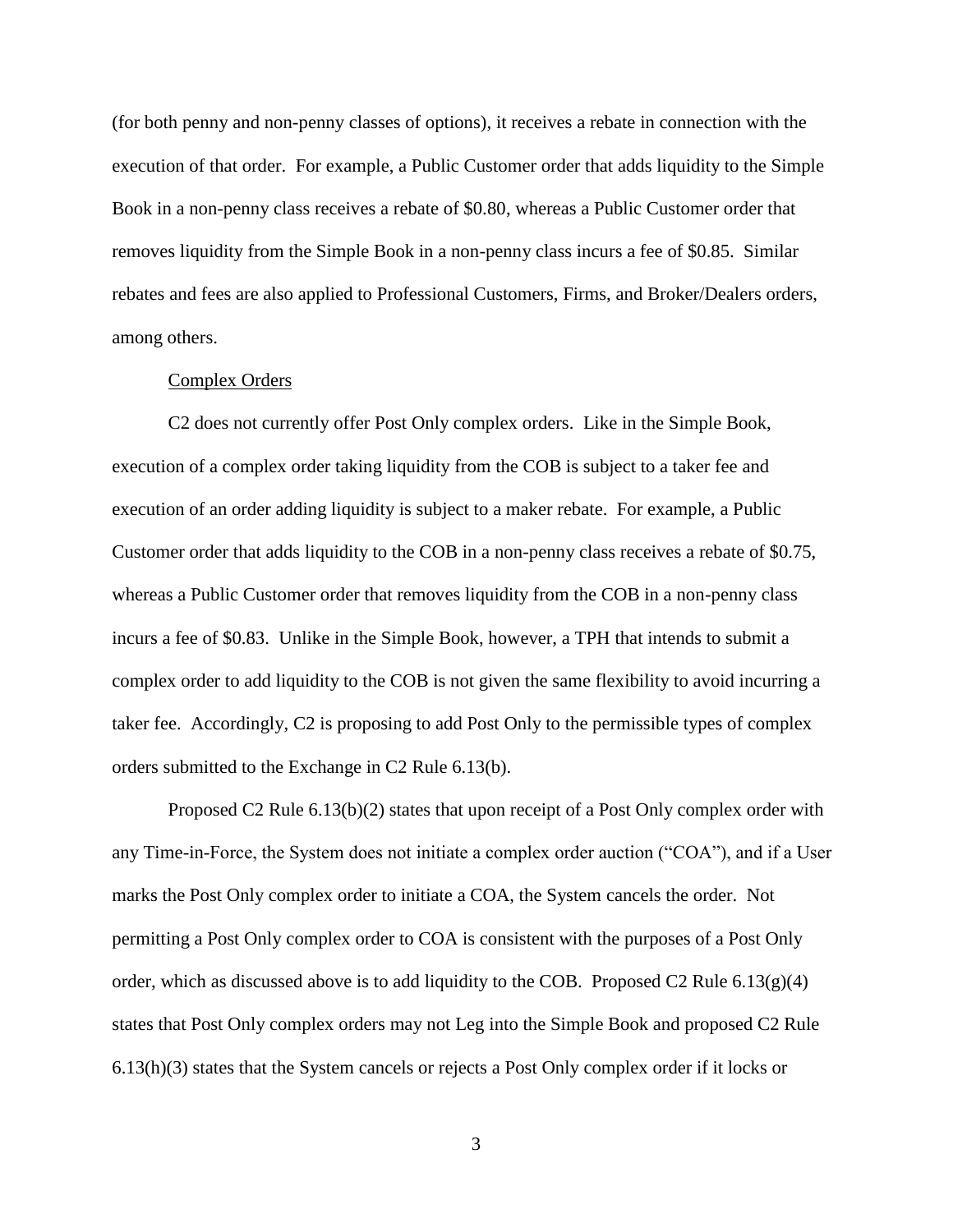crosses a resting complex order in the COB or the then-current opposite side synthetic best bid or offer ("SBBO"). For example, assume there are no orders for a specific strategy resting on the COB, the synthetic national best bid or offer ("SNBBO") is \$3.00 by \$3.15, and the SBBO is \$2.95 by \$3.15. Assume next that Complex Order 1 enters the COB to sell 10 contracts of that strategy at \$3.14 and such order is posted to the COB. If Complex Order 2 then enters the COB to buy 10 contracts of that strategy at \$3.14, but Complex Order 2 also contains the Post Only instruction, Complex Order 2 is rejected since it locks the resting contra order. Similarly, assume there are no orders for a specific strategy resting on the COB, the SNBBO is \$3.00 by \$3.15, and the SBBO is \$2.95 by \$3.20. If a two-leg Complex Order with the Post Only instruction enters the COB to buy 10 contracts of that strategy at \$3.20, that Complex Order is rejected since it cannot leg in to the Simple Book and it locks the contra side SBBO. This proposed functionality is consistent with the purpose of the Post Only instruction and ensures a Post Only complex order will not remove liquidity from the Book. This is also consistent with the functionality and purpose of the Post Only order instruction on simple orders.

By adding the Post Only order instruction for complex orders, TPHs will be given the ability to exercise more control over the circumstances in which their complex orders are executed and be encouraged to add liquidity in the complex order market. Any additional liquidity will subsequently benefit all participants who trade complex orders on the Exchange.

#### 2. Statutory Basis

The Exchange believes the proposed rule change is consistent with the Securities Exchange Act of 1934 (the "Act") and the rules and regulations thereunder applicable to the Exchange and, in particular, the requirements of Section  $6(b)$  of the Act.<sup>4</sup> Specifically, the

 $\frac{1}{4}$ 15 U.S.C. 78f(b).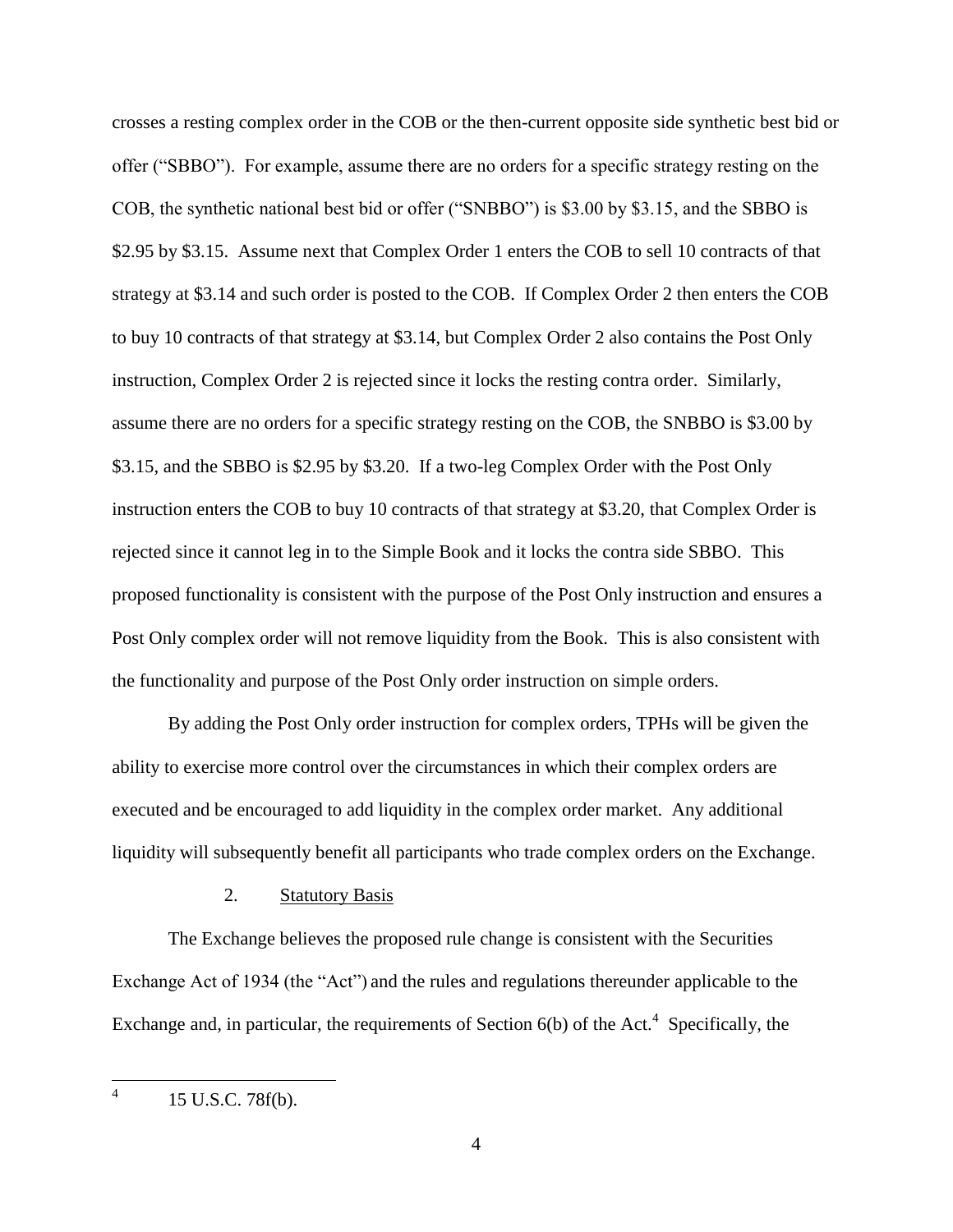Exchange believes the proposed rule change is consistent with the Section  $6(b)(5)^5$  requirements that the rules of an exchange be designed to prevent fraudulent and manipulative acts and practices, to promote just and equitable principles of trade, to foster cooperation and coordination with persons engaged in regulating, clearing, settling, processing information with respect to, and facilitating transactions in securities, to remove impediments to and perfect the mechanism of a free and open market and a national market system, and, in general, to protect investors and the public interest. Additionally, the Exchange believes the proposed rule change is consistent with the Section  $6(b)(5)^6$  requirement that the rules of an exchange not be designed to permit unfair discrimination between customers, issuers, brokers, or dealers.

Specifically, the Post Only order instruction on complex orders is designed to encourage market participants to add liquidity in the complex order market, which will benefit investors. By giving market participants the flexibility to manage their execution costs and the circumstances in which their complex orders are executed, the Exchange believes the proposed rule change would remove impediments to perfect the mechanism of a free and open market and a national market system and protect investors. The Exchange also believes that the proposed rule change will contribute to the protection of investors and the public interest by assuring compliance with rules related to locked and crossed markets.

Additionally, the Exchange notes that Post Only functionality is not new or unique functionality and is already available in a similar capacity. While the Post Only complex order type is not currently available in the market, C2 and other exchanges have implemented the Post Only simple order type, which functions in the same manner as the proposed Post Only complex

Id.

 5 15 U.S.C. 78f(b)(5).

<sup>6</sup>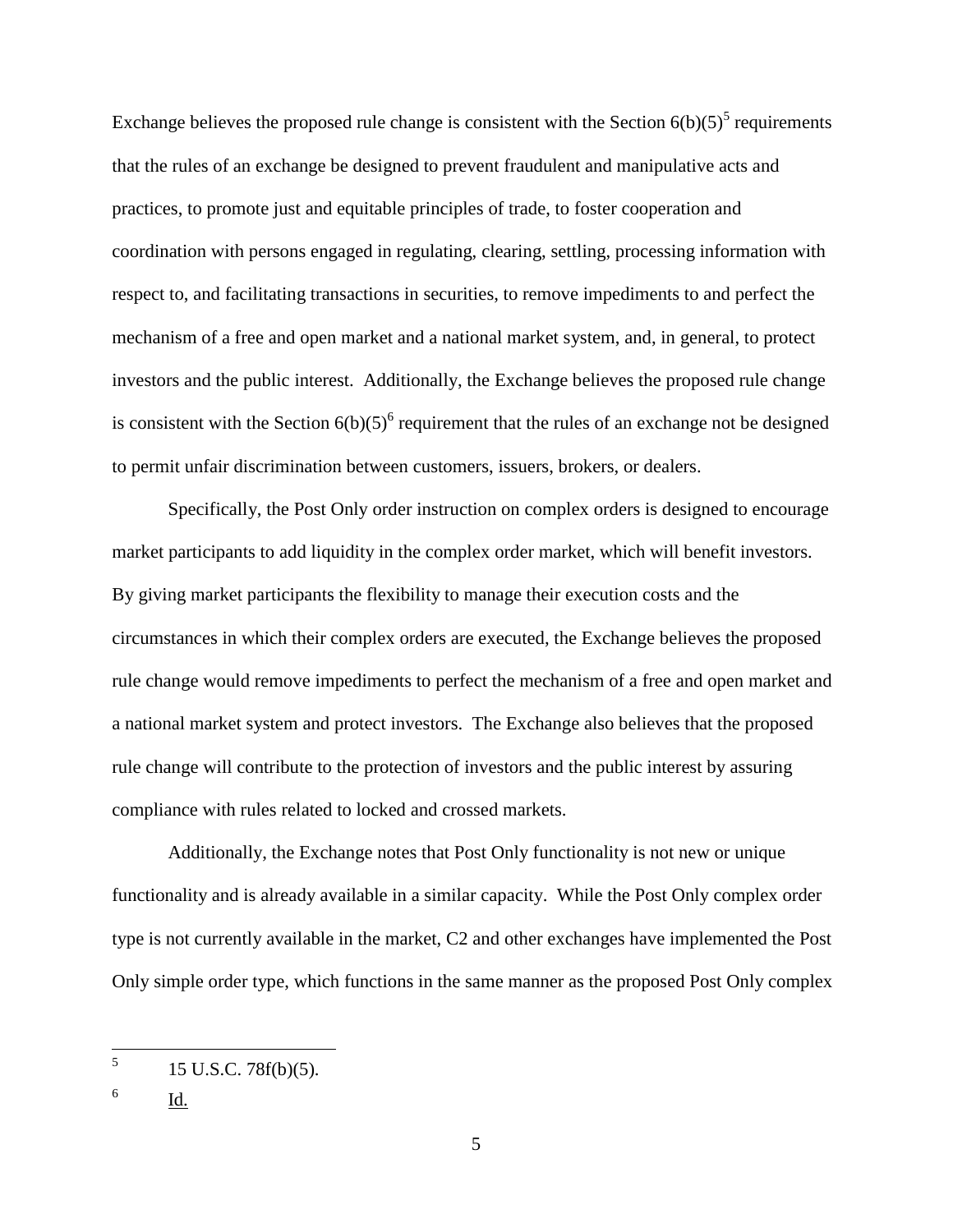order type. The purpose of a Post Only complex order is the same as the purpose of a Post Only simple order, given C2's maker-taker fee structure with respect to executions of complex orders.

#### B. Self-Regulatory Organization's Statement on Burden on Competition

C2 does not believe that the proposed rule change will impose any burden on intramarket or intermarket competition that is not necessary or appropriate in furtherance of the purposes of the Act. In particular, the Exchange believes the proposed rule change will not burden intramarket competition because the Post Only order instruction on complex orders will be available to all market participants. Additionally, use of the Post Only order instruction on complex orders is voluntary. The Exchange also believes the proposed rule change will not impose any burden on intermarket competition because this relates to an instruction on orders that are submitted to the Exchange and may only execute on the Exchange. Additionally, nothing prevents other options exchanges that offer complex orders from adopting a Post Only complex order type. The Exchange also believes the proposed rule change will promote competition, as the Exchange believes it will encourage the provision of additional liquidity in the complex order market, which benefits all market participants.

## C. Self-Regulatory Organization's Statement on Comments on the Proposed Rule Change Received from Members, Participants, or Others

The Exchange neither solicited nor received comments on the proposed rule change.

### III. Date of Effectiveness of the Proposed Rule Change and Timing for Commission Action

Within 45 days of the date of publication of this notice in the Federal Register or within such longer period up to 90 days (i) as the Commission may designate if it finds such longer period to be appropriate and publishes its reasons for so finding or (ii) as to which the Exchange consents, the Commission will:

A. by order approve or disapprove such proposed rule change, or

6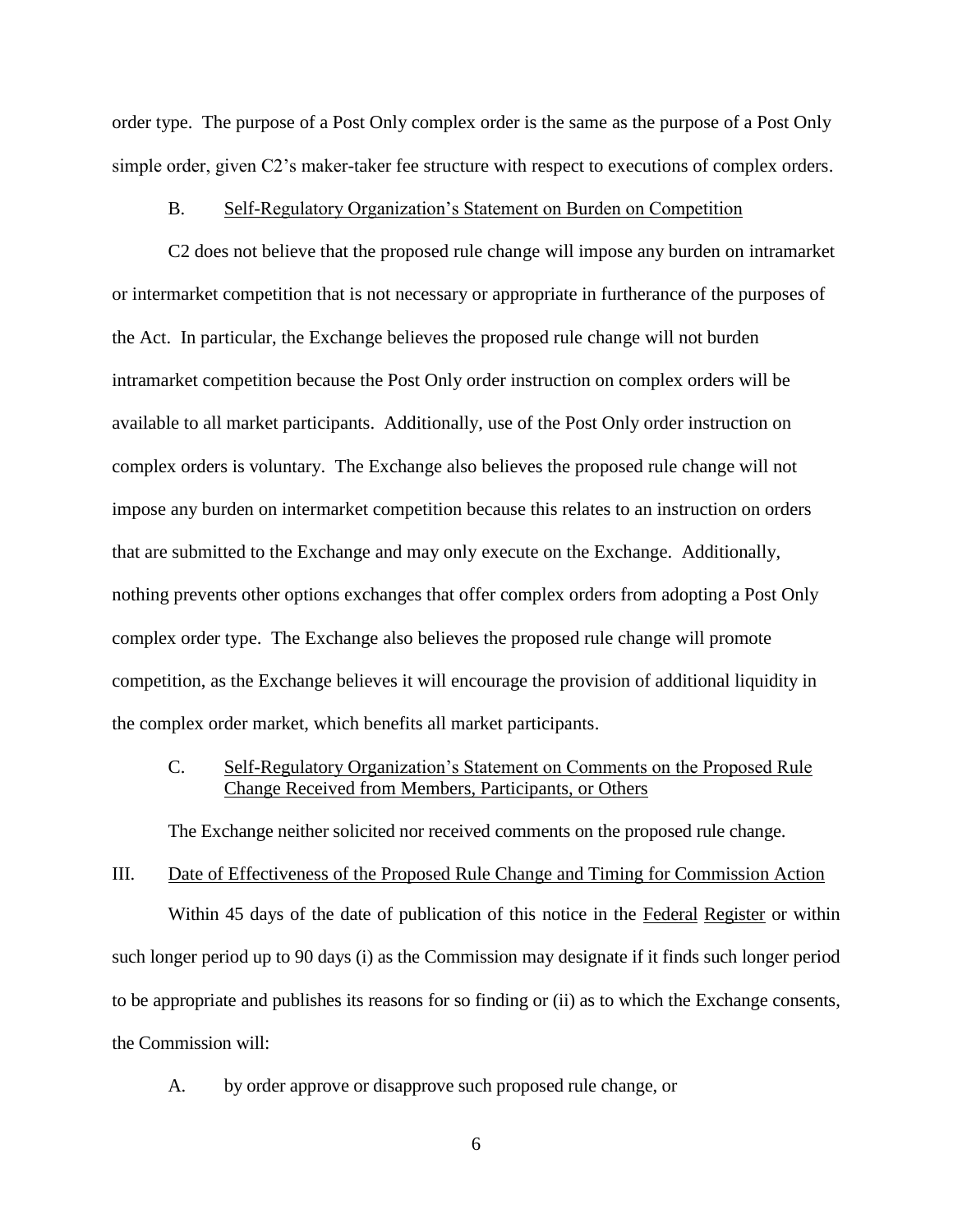B. institute proceedings to determine whether the proposed rule change should be disapproved.

### IV. Solicitation of Comments

Interested persons are invited to submit written data, views, and arguments concerning the foregoing, including whether the proposed rule change is consistent with the Act. Comments may be submitted by any of the following methods:

#### Electronic comments:

- Use the Commission's Internet comment form [\(http://www.sec.gov/rules/sro.shtml\)](http://www.sec.gov/rules/sro.shtml); or
- Send an e-mail to [rule-comments@sec.gov.](mailto:rule-comments@sec.gov) Please include File Number SR-C2-2018-021 on the subject line.

#### Paper comments:

 Send paper comments in triplicate to Secretary, Securities and Exchange Commission, 100 F Street, NE, Washington, DC 20549-1090.

All submissions should refer to File Number SR-C2-2018-021. This file number should be included on the subject line if e-mail is used. To help the Commission process and review your comments more efficiently, please use only one method. The Commission will post all comments on the Commission's Internet website (http://www.sec.gov/rules/sro.shtml). Copies of the submission, all subsequent amendments, all written statements with respect to the proposed rule change that are filed with the Commission, and all written communications relating to the proposed rule change between the Commission and any person, other than those that may be withheld from the public in accordance with the provisions of 5 U.S.C. 552, will be available for website viewing and printing in the Commission's Public Reference Room, 100 F Street, NE, Washington, DC 20549 on official business days between the hours of 10:00 a.m.

7